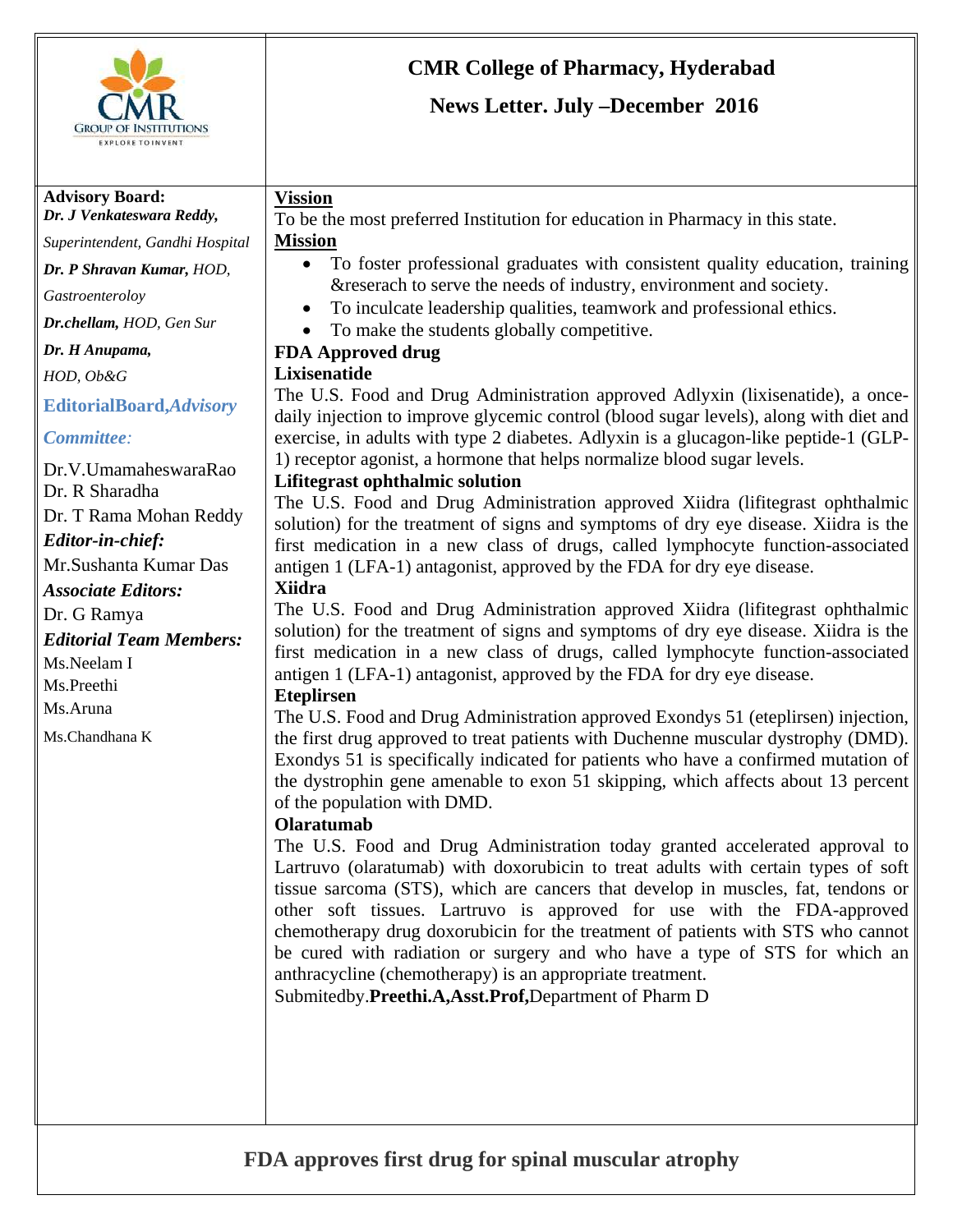The U.S. Food and Drug Administration today approved Spinraza (nusinersen), the first drug approved to treat children and adults with spinal muscular atrophy (SMA), a rare and often fatal genetic disease affecting muscle strength and movement. Spinraza is an injection administered into the fluid surrounding the spinal cord.

"There has been a long-standing need for a treatment for spinal muscular atrophy, the most common genetic cause of death in infants, and a disease that can affect people at any stage of life," said Billy Dunn, M.D., director of the Division of Neurology Products in the FDA's Center for Drug Evaluation and Research. "As shown by our suggestion to the sponsor to analyze the results of the study earlier than planned, the FDA is committed to assisting with the development and approval of safe and effective drugs for rare diseases and we worked hard to review this application quickly; we could not be more pleased to have the first approved treatment for this debilitating disease."

SMA is a hereditary disease that causes weakness and muscle wasting because of the loss of lower motor neurons controlling movement. There is wide variability in age of onset, symptoms and rate of progression. Spinraza is approved for use across the range of spinal muscular atrophy patients.

The FDA worked closely with the sponsor during development to help design and implement the analysis upon which this approval was based. The efficacy of Spinraza was demonstrated in a clinical trial in 121 patients with infantile-onset SMA who were diagnosed before 6 months of age and who were less than 7 months old at the time of their first dose. Patients were randomized to receive an injection of Spinraza, into the fluid surrounding the spinal cord, or undergo a mock procedure without drug injection (a skin prick). Twice the number of patients received Spinraza compared to those who underwent the mock procedure. The trial assessed the percentage of patients with improvement in motor milestones, such as head control, sitting, ability to kick in supine position, rolling, crawling, standing and walking.

The FDA asked the sponsor to conduct an interim analysis as a way to evaluate the study results as early as possible; 82 of 121 patients were eligible for this analysis. Forty percent of patients treated with Spinraza achieved improvement in motor milestones as defined in the study, whereas none of the control patients did.

Additional open-label uncontrolled clinical studies were conducted in symptomatic patients who ranged in age from 30 days to 15 years at the time of the first dose, and in presymptomatic patients who ranged in age from 8 days to 42 days at the time of first dose. These studies lacked control groups and therefore were more difficult to interpret than the controlled study, but the findings appeared generally supportive of the clinical efficacy demonstrated in the controlled clinical trial in infantile-onset patients.

The most common side effects found in participants in the clinical trials on Spinraza were upper respiratory infection, lower respiratory infection and constipation. Warnings and precautions include low blood platelet count and toxicity to the kidneys (renal toxicity). Toxicity in the nervous system (neurotoxicity) was observed in animal studies.Spinraza is marketed by Biogen of Cambridge, Massachusetts and was developed by Ionis Pharmaceuticals of Carlsbad, California.

The FDA, an agency within the U.S. Department of Health and Human Services, protects the public health by assuring the safety, effectiveness, and security of human and veterinary drugs, vaccines and other biological products for human use, and medical devices. The agency also is responsible for the safety and security of our nation's food supply, cosmetics, dietary supplements, products that give off electronic radiation, and for regulating tobacco products.

Submitted By,Ms**. Neelam I,**Asst.Prof,Department of Pharm D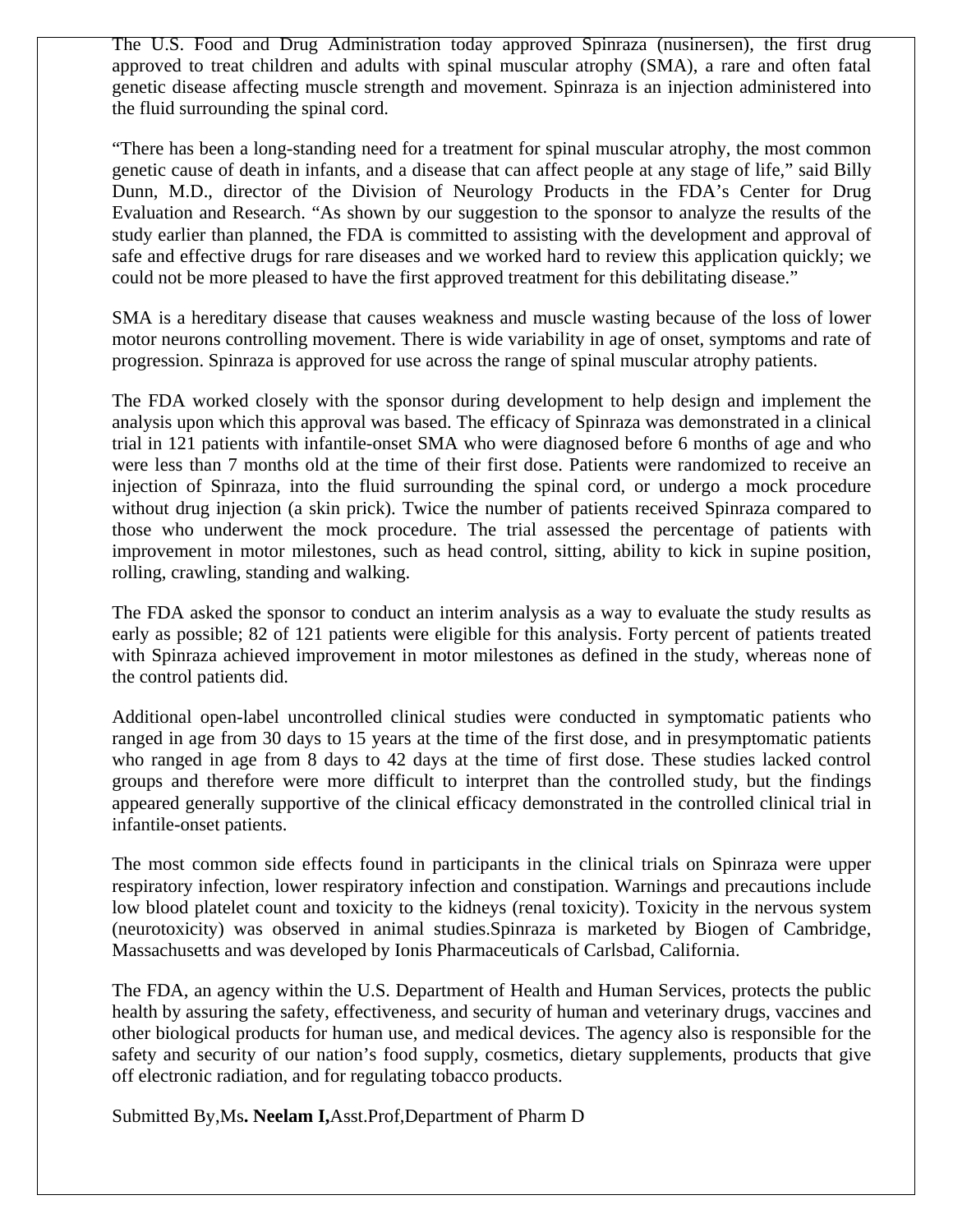## 2016 FDA Approved Drugs

#### Cardiology/Vascular Diseases

**[Byvalson \(nebivolol and valsartan\)](https://www.centerwatch.com/drug-information/fda-approved-drugs/drug/100154/byvalson-nebivolol-and-valsartan)**; Allergan; For the treatment of hypertension, Approved June 2016

**[Yosprala \(aspirin and omeprazole\)](https://www.centerwatch.com/drug-information/fda-approved-drugs/drug/100165/yosprala-aspirin-and-omeprazole)**; Aralez Pharmaceuticals; For the prevention of cardiovascular and cerebrovascular events, Approved September 2016

#### Dermatology

**[Ameluz \(aminolevulinic acid hydrochloride\)](https://www.centerwatch.com/drug-information/fda-approved-drugs/drug/100150/ameluz-aminolevulinic-acid-hydrochloride)**; BiofronteraPharma; For the treatment of actinic keratoses, Approved May 2016

**Eucrisa** (crisaborole) ointment; Pfizer; For the treatment of atopic dermatitis, Approved December 2016

**[Taltz \(ixekizumab\)](https://www.centerwatch.com/drug-information/fda-approved-drugs/drug/100136/taltz-ixekizumab)**; Eli Lilly; For the treatment of plaque psoriasis and active psoriatic arthritis, Approved March 2016

#### Endocrinology

**[Adlyxin \(lixisenatide\)](https://www.centerwatch.com/drug-information/fda-approved-drugs/drug/100161/adlyxin-lixisenatide)**; Sanofi Aventis; For the treatment of type II diabetes, Approved July 2016

**[Soliqua 100/33 \(insulin glargine and lixisenatide injection\)](https://www.centerwatch.com/drug-information/fda-approved-drugs/drug/100178/soliqua-100-33-insulin-glargine-and-lixisenatide-injection)**; Sanofi Aventis; For the treatment of inadequately controlled type II diabetes, Approved November 2016

**[Xultophy 100/3.6 \(insulin degludec and liraglutide injection\)](https://www.centerwatch.com/drug-information/fda-approved-drugs/drug/100177/xultophy-100-36-insulin-degludec-and-liraglutide-injection)**; Novo Nordisk; For the treatment of inadequately controlled type II diabetes, Approved November 2016

#### Family Medicine

**[Byvalson \(nebivolol and valsartan\)](https://www.centerwatch.com/drug-information/fda-approved-drugs/drug/100154/byvalson-nebivolol-and-valsartan)**; Allergan; For the treatment of hypertension, Approved June 2016

**[OnzetraXsail \(sumatriptan nasal powder\)](https://www.centerwatch.com/drug-information/fda-approved-drugs/drug/100129/onzetra-xsail-sumatriptan-nasal-powder-)** ; Avanir; For the treatment of migraine, Approved January 2016

**[Soliqua 100/33 \(insulin glargine and lixisenatide injection\)](https://www.centerwatch.com/drug-information/fda-approved-drugs/drug/100178/soliqua-100-33-insulin-glargine-and-lixisenatide-injection)**; Sanofi Aventis; For the treatment of inadequately controlled type II diabetes, Approved November 2016

**[Xultophy 100/3.6 \(insulin degludec and liraglutide injection\)](https://www.centerwatch.com/drug-information/fda-approved-drugs/drug/100177/xultophy-100-36-insulin-degludec-and-liraglutide-injection)**; Novo Nordisk; For the treatment of inadequately controlled type II diabetes, Approved November 2016

#### Gastroenterology

**[Zinplava \(bezlotoxumab\)](https://www.centerwatch.com/drug-information/fda-approved-drugs/drug/100173/zinplava-bezlotoxumab)**; Merck; For the treatment of recurrent Clostridium difficile infection in patients receiving antibacterial treatment, Approved October 2016

#### Genetic Disease

**[Spinraza \(nusinersen\)](https://www.centerwatch.com/drug-information/fda-approved-drugs/drug/100180/spinraza-nusinersen)**; Biogen; For the treatment of spinal muscular atrophy, Approved December 2016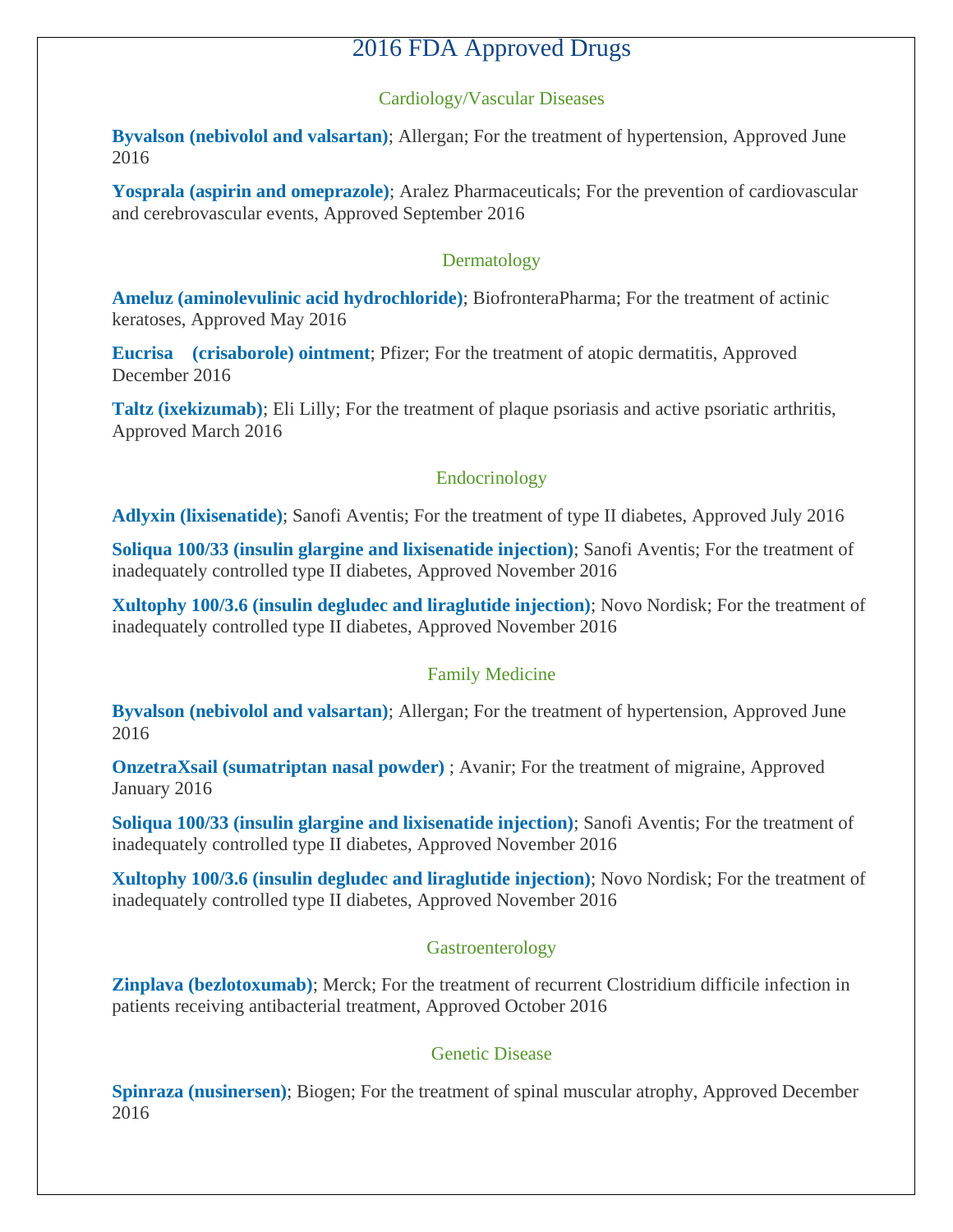**[Afstyla \(Antihemophilic Factor \(Recombinant\), Single Chain\)](https://www.centerwatch.com/drug-information/fda-approved-drugs/drug/100152/afstyla-antihemophilic-factor-recombinant-single-chain)**; CSL Behring; For the treatment of hemophillia A, Approved May 2016

**[Idelvion \(Coagulation Factor IX \(Recombinant\), Albumin Fusion Protein\)](https://www.centerwatch.com/drug-information/fda-approved-drugs/drug/100132/idelvion-coagulation-factor-ix-recombinant-albumin-fusion-protein)**; CSL Behring; For the treatment of hemophilia B, Approved March 2016

**[Kovaltry \[Antihemophilic Factor \(Recombinant\)\]](https://www.centerwatch.com/drug-information/fda-approved-drugs/drug/100134/kovaltry-antihemophilic-factor-recombinant)**; Bayer ; For the treatment of hemophillia A, Approved March 2016

**[Opdivo \(nivolumab\)](https://www.centerwatch.com/drug-information/fda-approved-drugs/drug/100146/opdivo-nivolumab)**; Bristol-Myers Squibb; For the treatment of classical Hodgkin lymphoma, Approved May 2016

**[Venclexta \(venetoclax\)](https://www.centerwatch.com/drug-information/fda-approved-drugs/drug/100140/venclexta-venetoclax)**; AbbVie; For the treatment of chronic lymphocytic leukemia with 17p deletion, Approved April 2016

#### Hepatology (Liver, Pancreatic, Gall Bladder)

**[Defitelio \(defibrotide sodium\)](https://www.centerwatch.com/drug-information/fda-approved-drugs/drug/100138/defitelio-defibrotide-sodium);** Jazz Pharmaceuticals; For the treatment of hepatic veno-occlusive disease with renal or pulmonary dysfunction following HSCT, Approved March 2016

**[Ocaliva \(obeticholic acid\)](https://www.centerwatch.com/drug-information/fda-approved-drugs/drug/100153/ocaliva-obeticholic-acid)**; Intercept Pharmaceuticals; For the treatment of primary biliary cholangitis, Approved May 2016

**[Vemlidy \(tenofoviralafenamide\)](https://www.centerwatch.com/drug-information/fda-approved-drugs/drug/100175/vemlidy-tenofovir-alafenamide);** Gilead Sciences; For the treatment of chronic hepatitis B, Approved November 2016

**[Zepatier \(elbasvir and grazoprevir\)](https://www.centerwatch.com/drug-information/fda-approved-drugs/drug/100130/zepatier-elbasvir-and-grazoprevir)**; Merck; For the treatment of chronic HCV genotypes 1 or 4, Approved January 2016

#### Immunology

**[Afstyla \(Antihemophilic Factor \(Recombinant\), Single Chain\)](https://www.centerwatch.com/drug-information/fda-approved-drugs/drug/100152/afstyla-antihemophilic-factor-recombinant-single-chain)**; CSL Behring; For the treatment of hemophillia A, Approved May 2016

**[Descovy \(emtricitabine and tenofoviralafenamide\)](https://www.centerwatch.com/drug-information/fda-approved-drugs/drug/100139/descovy-emtricitabine-and-tenofovir-alafenamide)**; Gilead; For the treatment of HIV-1 infection, Approved April 2016

**[Epclusa \(sofosbuvir and velpatasvir\)](https://www.centerwatch.com/drug-information/fda-approved-drugs/drug/100157/epclusa-sofosbuvir-and-velpatasvir-)** ; Gilead Sciences; For the treatment of hepatitis C, Approved June 2016

**[Odefsey \(emtricitabine, rilpivirine, and tenofoviralafenamide\)](https://www.centerwatch.com/drug-information/fda-approved-drugs/drug/100133/odefsey-emtricitabine-rilpivirine-and-tenofovir-alafenamide)**; Gilead Sciences; For the treatment of HIV-1 as initial therapy, Approved March 2016

**[Taltz \(ixekizumab\)](https://www.centerwatch.com/drug-information/fda-approved-drugs/drug/100136/taltz-ixekizumab)**; Eli Lilly; For the treatment of plaque psoriasis and active psoriatic arthritis, Approved March 2016

**[Vaxchora \(Cholera Vaccine, Live, Oral\)](https://www.centerwatch.com/drug-information/fda-approved-drugs/drug/100155/vaxchora-cholera-vaccine-live-oral)**; PaxVax; For active immunization against Cholera, Approved June 2016

#### Infections and Infectious Diseases

**[Anthim \(obiltoxaximab\)](https://www.centerwatch.com/drug-information/fda-approved-drugs/drug/100135/anthim-obiltoxaximab)**; Elusys Therapeutics; For the treatment of inhalational anthrax , Approved March 2016

**[Descovy \(emtricitabine and tenofoviralafenamide\)](https://www.centerwatch.com/drug-information/fda-approved-drugs/drug/100139/descovy-emtricitabine-and-tenofovir-alafenamide)**; Gilead; For the treatment of HIV-1 infection, Approved April 2016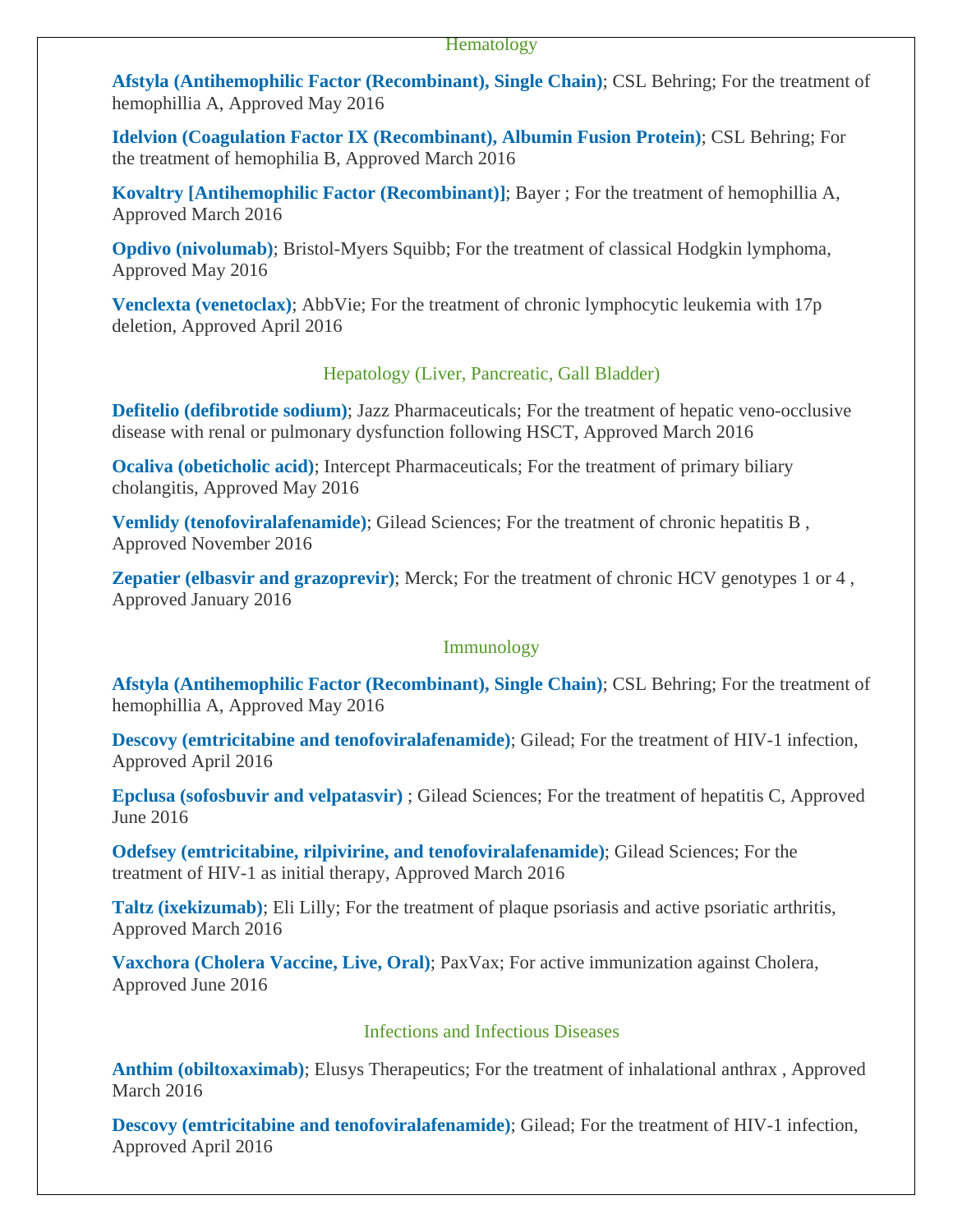**[Epclusa \(sofosbuvir and velpatasvir\)](https://www.centerwatch.com/drug-information/fda-approved-drugs/drug/100157/epclusa-sofosbuvir-and-velpatasvir-)** ; Gilead Sciences; For the treatment of hepatitis C, Approved June 2016

**[Odefsey \(emtricitabine, rilpivirine, and tenofoviralafenamide\)](https://www.centerwatch.com/drug-information/fda-approved-drugs/drug/100133/odefsey-emtricitabine-rilpivirine-and-tenofovir-alafenamide)**; Gilead Sciences; For the treatment of HIV-1 as initial therapy, Approved March 2016

**[Syndros \(dronabinol oral solution\)](https://www.centerwatch.com/drug-information/fda-approved-drugs/drug/100160/syndros-dronabinol-oral-solution)**; Insys Therapeutics; For the treatment of anorexia associated with AIDS and nausea and vomiting associated with cancer chemotherapy, Approved July 2016

**[Vaxchora \(Cholera Vaccine, Live, Oral\)](https://www.centerwatch.com/drug-information/fda-approved-drugs/drug/100155/vaxchora-cholera-vaccine-live-oral)**; PaxVax; For active immunization against Cholera, Approved June 2016

**[Vemlidy \(tenofoviralafenamide\)](https://www.centerwatch.com/drug-information/fda-approved-drugs/drug/100175/vemlidy-tenofovir-alafenamide);** Gilead Sciences; For the treatment of chronic hepatitis B, Approved November 2016

**[Zepatier \(elbasvir and grazoprevir\)](https://www.centerwatch.com/drug-information/fda-approved-drugs/drug/100130/zepatier-elbasvir-and-grazoprevir);** Merck; For the treatment of chronic HCV genotypes 1 or 4, Approved January 2016

**[Zinplava \(bezlotoxumab\)](https://www.centerwatch.com/drug-information/fda-approved-drugs/drug/100173/zinplava-bezlotoxumab)**; Merck; For the treatment of recurrent Clostridium difficile infection in patients receiving antibacterial treatment, Approved October 2016

#### Musculoskeletal

**[Exondys 51 \(eteplirsen\)](https://www.centerwatch.com/drug-information/fda-approved-drugs/drug/100169/exondys-51-eteplirsen)**; Sarepta Therapeutics; For the treatment of Duchenne muscular dystrophy with mutated DMD gene amenable to exon 51 skipping, Approved September 2016

**[Spinraza \(nusinersen\)](https://www.centerwatch.com/drug-information/fda-approved-drugs/drug/100180/spinraza-nusinersen)**; Biogen; For the treatment of spinal muscular atrophy, Approved December 2016

**[Zinbryta \(daclizumab\)](https://www.centerwatch.com/drug-information/fda-approved-drugs/drug/100151/zinbryta-daclizumab-)** ; Biogen; For the treatment of relapsing multiple sclerosis, Approved May 2016

#### Nephrology

**[Cabometyx \(cabozantinib\)](https://www.centerwatch.com/drug-information/fda-approved-drugs/drug/100141/cabometyx-cabozantinib)**; Exelixis; For the treatment of advanced renal cell carcinoma, Approved April 2016

**[Lenvima \(lenvatinib\)](https://www.centerwatch.com/drug-information/fda-approved-drugs/drug/100148/lenvima-lenvatinib)**; Eisai; For the treatment of advanced renal cell carcinoma, Approved May 2016

**[Rayaldee \(calcifediol\)](https://www.centerwatch.com/drug-information/fda-approved-drugs/drug/100156/rayaldee-calcifediol-)** ; Opko Health; For the treatment of secondary hyperparathyroidism in adults with stage 3 or 4 chronic kidney disease, Approved June 2016

#### Neurology

**[Briviact \(brivaracetam\)](https://www.centerwatch.com/drug-information/fda-approved-drugs/drug/100131/briviact-brivaracetam)**; UCB; For the treatment of partial onset seizures related to epilepsy, Approved February 2016

**[Carnexiv \(carbamazepine\)](https://www.centerwatch.com/drug-information/fda-approved-drugs/drug/100171/carnexiv-carbamazepine)**; Lundbeck; replacement therapy when oral administration is not feasible, in adults with seizures, Approved October 2016

**[Exondys 51 \(eteplirsen\)](https://www.centerwatch.com/drug-information/fda-approved-drugs/drug/100169/exondys-51-eteplirsen)**; Sarepta Therapeutics; For the treatment of Duchenne muscular dystrophy with mutated DMD gene amenable to exon 51 skipping, Approved September 2016

**[Nuplazid \(pimavanserin\)](https://www.centerwatch.com/drug-information/fda-approved-drugs/drug/100142/nuplazid-pimavanserin)**; Acadia Pharmaceuticals; For the treatment of hallucinations and delusions associated with Parkinson's disease, Approved April 2016

**[Nuplazid \(pimavanserin\)](https://www.centerwatch.com/drug-information/fda-approved-drugs/drug/100147/nuplazid-pimavanserin)**; Acadia Pharmaceuticals; For the treatment of hallucinations and delusions associated with Parkinson's disease psychosis, Approved May 2016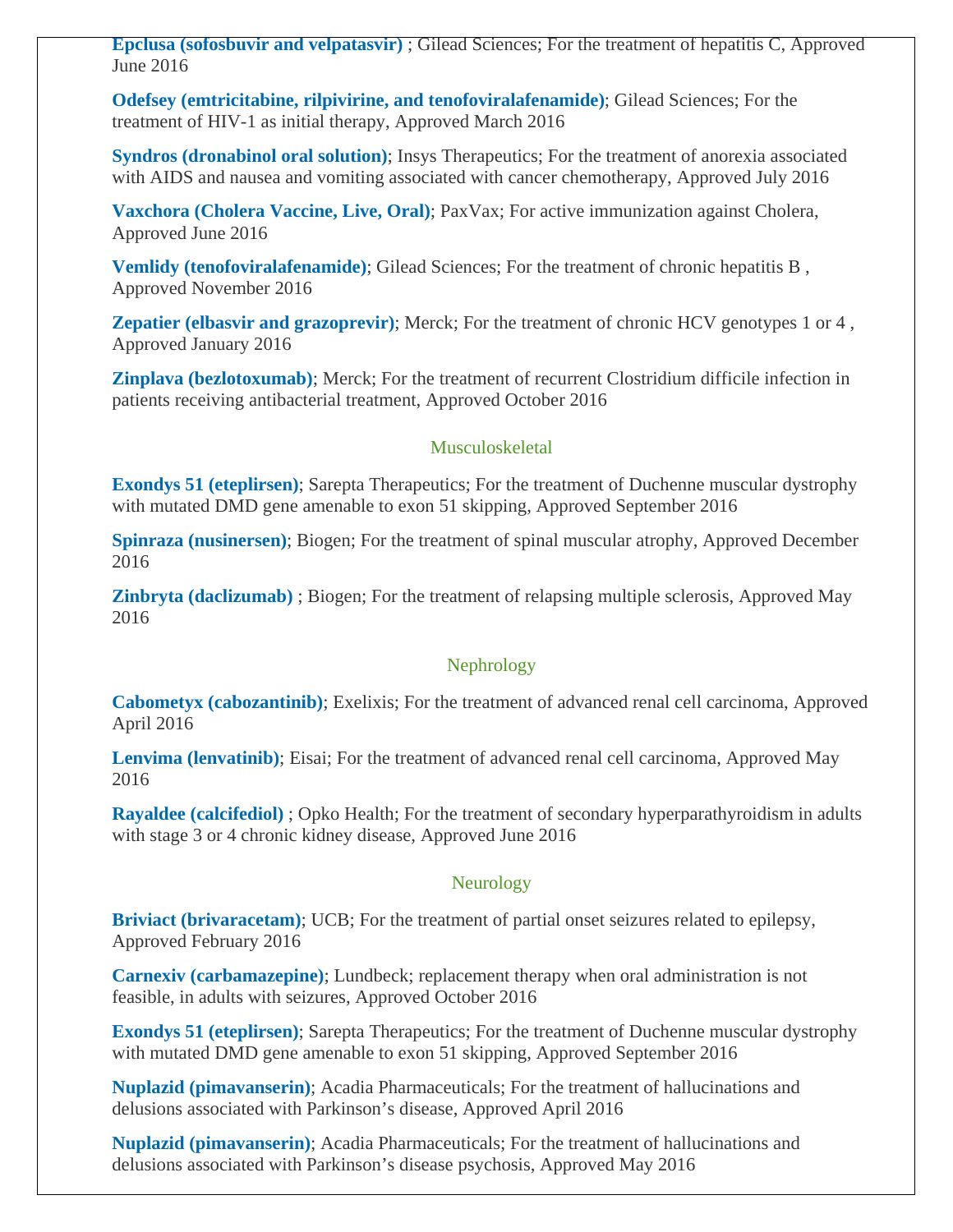**[OnzetraXsail \(sumatriptan nasal powder\)](https://www.centerwatch.com/drug-information/fda-approved-drugs/drug/100129/onzetra-xsail-sumatriptan-nasal-powder-)** ; Avanir; For the treatment of migraine, Approved January 2016

**[Spinraza \(nusinersen\)](https://www.centerwatch.com/drug-information/fda-approved-drugs/drug/100180/spinraza-nusinersen)**; Biogen; For the treatment of spinal muscular atrophy, Approved December 2016

**[Troxyca ER \(oxycodone + naltrexone\)](https://www.centerwatch.com/drug-information/fda-approved-drugs/drug/100162/troxyca-er-oxycodone--naltrexone)**; Pfizer; For the management of severe pain, Approved August 2016

**[Zinbryta \(daclizumab\)](https://www.centerwatch.com/drug-information/fda-approved-drugs/drug/100151/zinbryta-daclizumab-)** ; Biogen; For the treatment of relapsing multiple sclerosis, Approved May 2016

#### Obstetrics/Gynecology (Women's Health)

**Intrarosa (prasterone vaginal inser** t); Endoceutics; For the treatment of moderate to severe dyspareunia, a symptom of vulvar and vaginal atrophy, due to menopause, Approved November 2016

**[Rubraca \(rucaparib\)](https://www.centerwatch.com/drug-information/fda-approved-drugs/drug/100181/rubraca-rucaparib)**; Clovis Oncology; For the treatment of advanced ovarian cancer in women with deleterious germline or somatic BRCA mutation, Approved December 2016

#### **Oncology**

**[Cabometyx \(cabozantinib\)](https://www.centerwatch.com/drug-information/fda-approved-drugs/drug/100141/cabometyx-cabozantinib)**; Exelixis; For the treatment of advanced renal cell carcinoma, Approved April 2016

**[Keytruda \(pembrolizumab\)](https://www.centerwatch.com/drug-information/fda-approved-drugs/drug/100164/keytruda-pembrolizumab)**; Merck; For the treatment of head and neck squamous cell cancer , Approved August 2016

**[Lartruvo \(olaratumab\)](https://www.centerwatch.com/drug-information/fda-approved-drugs/drug/100172/lartruvo-olaratumab-)** ; Eli Lilly; For the treatment of soft tissue sarcoma, Approved October 2016

**[Lenvima \(lenvatinib\)](https://www.centerwatch.com/drug-information/fda-approved-drugs/drug/100148/lenvima-lenvatinib)**; Eisai; For the treatment of advanced renal cell carcinoma, Approved May 2016

**[Opdivo \(nivolumab\)](https://www.centerwatch.com/drug-information/fda-approved-drugs/drug/100146/opdivo-nivolumab)**; Bristol-Myers Squibb; For the treatment of classical Hodgkin lymphoma, Approved May 2016

**[Opdivo \(nivolumab\)](https://www.centerwatch.com/drug-information/fda-approved-drugs/drug/100176/opdivo-nivolumab)**; Bristol-Myers Squibb; For the treatment of recurrent or metastatic squamous cell carcinoma of the head and neck, Approved November 2016

**[Rubraca \(rucaparib\)](https://www.centerwatch.com/drug-information/fda-approved-drugs/drug/100181/rubraca-rucaparib)**; Clovis Oncology; For the treatment of advanced ovarian cancer in women with deleterious germline or somatic BRCA mutation, Approved December 2016

**[Sustol \(granisetron\)](https://www.centerwatch.com/drug-information/fda-approved-drugs/drug/100163/sustol-granisetron)**; Heron Therapeutics; For the prevention of chemotherapy-induced nausea and vomiting, Approved August 2016

**[Syndros \(dronabinol oral solution\)](https://www.centerwatch.com/drug-information/fda-approved-drugs/drug/100160/syndros-dronabinol-oral-solution)**; Insys Therapeutics; For the treatment of anorexia associated with AIDS and nausea and vomiting associated with cancer chemotherapy, Approved July 2016

**[Tecentriq \(atezolizumab\)](https://www.centerwatch.com/drug-information/fda-approved-drugs/drug/100149/tecentriq-atezolizumab)**; Genentech; For the treatment of urothelial carcinoma and metastatic nonsmall cell lung cancer, Approved May 2016

**[Venclexta \(venetoclax\)](https://www.centerwatch.com/drug-information/fda-approved-drugs/drug/100140/venclexta-venetoclax)**; AbbVie; For the treatment of chronic lymphocytic leukemia with 17p deletion, Approved April 2016

#### Ophthalmology

**[Humira \(adalimumab\)](https://www.centerwatch.com/drug-information/fda-approved-drugs/drug/100158/humira-adalimumab)**; Abbvie; For the treatment of uveitis, Approved July 2016

**[Xiidra \(lifitegrast\)](https://www.centerwatch.com/drug-information/fda-approved-drugs/drug/100159/xiidra-lifitegrast)**; Shire; For the treatment of dry eye disease, Approved July 2016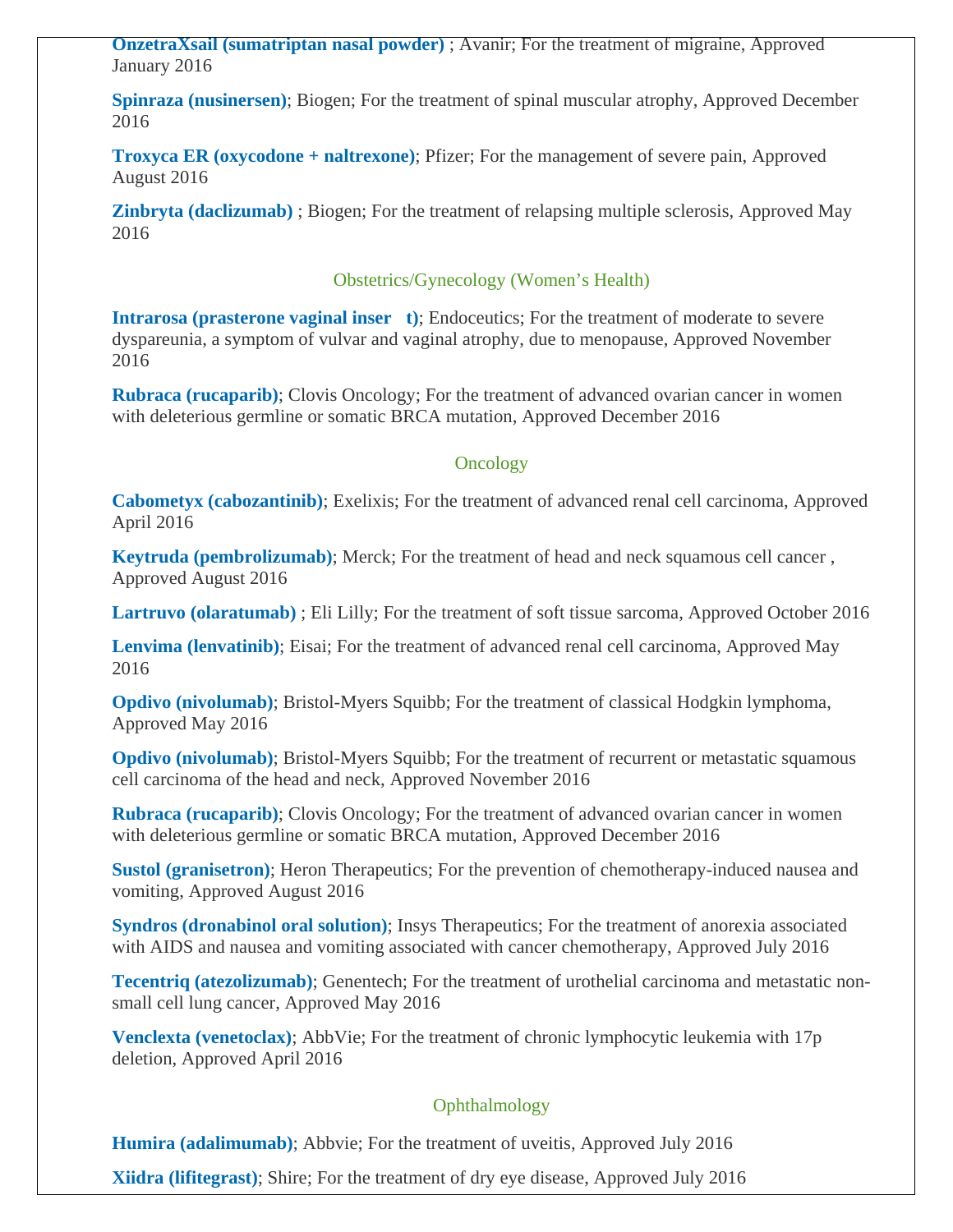#### Pediatrics/Neonatology

**[Exondys 51 \(eteplirsen\)](https://www.centerwatch.com/drug-information/fda-approved-drugs/drug/100169/exondys-51-eteplirsen)**; Sarepta Therapeutics; For the treatment of Duchenne muscular dystrophy with mutated DMD gene amenable to exon 51 skipping, Approved September 2016

**[Kovaltry \[Antihemophilic Factor \(Recombinant\)\]](https://www.centerwatch.com/drug-information/fda-approved-drugs/drug/100134/kovaltry-antihemophilic-factor-recombinant)**; Bayer ; For the treatment of hemophillia A, Approved March 2016

**[Spinraza \(nusinersen\)](https://www.centerwatch.com/drug-information/fda-approved-drugs/drug/100180/spinraza-nusinersen)**; Biogen; For the treatment of spinal muscular atrophy, Approved December 2016

#### Pharmacology/Toxicology

**[Sustol \(granisetron\)](https://www.centerwatch.com/drug-information/fda-approved-drugs/drug/100163/sustol-granisetron)**; Heron Therapeutics; For the prevention of chemotherapy-induced nausea and vomiting, Approved August 2016

#### Psychiatry/Psychology

**[Nuplazid \(pimavanserin\)](https://www.centerwatch.com/drug-information/fda-approved-drugs/drug/100147/nuplazid-pimavanserin)**; Acadia Pharmaceuticals; For the treatment of hallucinations and delusions associated with Parkinson's disease psychosis, Approved May 2016

#### Pulmonary/Respiratory Diseases

**[Bevespi Aerosphere \(glycopyrrolate and formoterolfumarate\)](https://www.centerwatch.com/drug-information/fda-approved-drugs/drug/100143/bevespi-aerosphere-glycopyrrolate-and-formoterol-fumarate)**; AstraZeneca; For the treatment of chronic obstructive pulmonary disease, Approved April 2016

**[Cinqair \(reslizumab\)](https://www.centerwatch.com/drug-information/fda-approved-drugs/drug/100137/cinqair-reslizumab)**; Teva Pharmaceuticals; For the treatment of severe asthma, Approved March 2016

**[Tecentriq \(atezolizumab\)](https://www.centerwatch.com/drug-information/fda-approved-drugs/drug/100149/tecentriq-atezolizumab)**; Genentech; For the treatment of urothelial carcinoma and metastatic nonsmall cell lung cancer, Approved May 2016

#### Rheumatology

**[Taltz \(ixekizumab\)](https://www.centerwatch.com/drug-information/fda-approved-drugs/drug/100136/taltz-ixekizumab)**; Eli Lilly; For the treatment of plaque psoriasis and active psoriatic arthritis, Approved March 2016

#### Urology

**[Tecentriq \(atezolizumab\)](https://www.centerwatch.com/drug-information/fda-approved-drugs/drug/100149/tecentriq-atezolizumab)**; Genentech; For the treatment of urothelial carcinoma and metastatic nonsmall cell lung cancer, Approved May 2016

#### Vaccines

**[Vaxchora \(Cholera Vaccine, Live, Oral\)](https://www.centerwatch.com/drug-information/fda-approved-drugs/drug/100155/vaxchora-cholera-vaccine-live-oral)**; PaxVax; For active immunization against Cholera, Approved June 2016

Submitted ByMr.**Sushanta Kumar Das,**Asst.Prof,Department of Pharm D